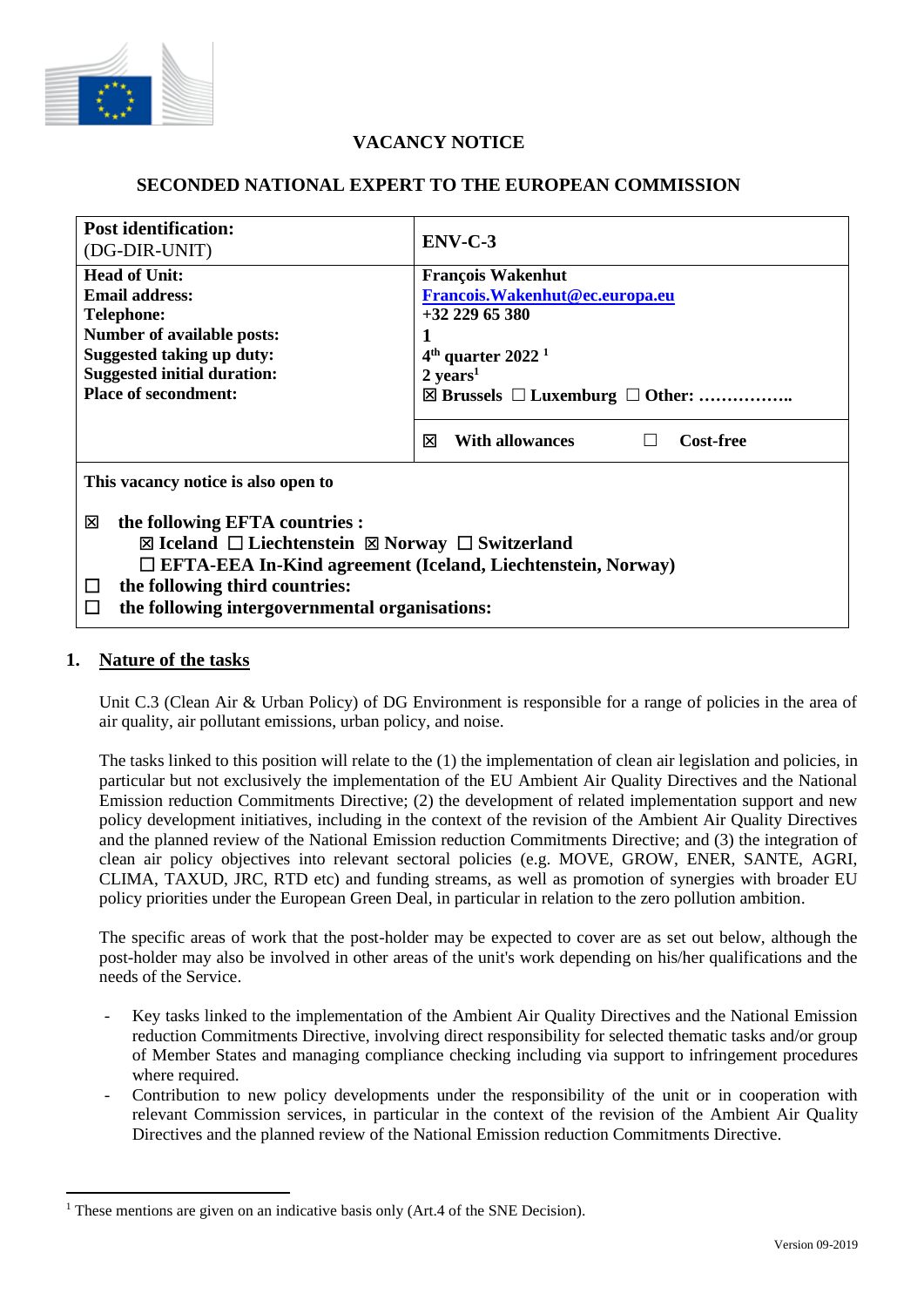- Specific mainstreaming tasks with relevant Commission services in support of the attainment of EU air quality and emission reduction objectives and related priorities under the European Green Deal, to be defined based on the profile of the selected colleague.
- Inputs to innovative implementation support instruments in support of more effective interaction with Member States.

The above responsibilities will require policy implementation, conception and development, internal and external networking activities, including regular interaction with other Commission Services of relevance to air quality and emissions (e.g. representation of the unit in inter-service meetings, stakeholder consultations, Expert Group / Committee meetings with Member States, representatives and NGOs and inter-institutional meetings).

The post will offer a stimulating experience in a core area of the environmental acquis, the opportunity to contribute to the implementation, shaping and advancement of a policy of prime importance to citizens, and requiring coherence and integration at all levels of vertical (EU, national, regional, local) and horizontal (cross-sectoral) governance.

The fulfilment of these tasks will also imply activities such as:

- To assist in the preparation of Expert Group meetings regarding the implementation of the Ambient Air Quality Directives and of the National Emission reduction Commitments Directive, as well as in the production of papers for such meetings.
- To provide briefings and speeches on clean air policy, to be given by senior Commission staff.
- To participate in other activities implementing clean air legislation, such as answering correspondence, developing guidance, assisting Member States, conducting support studies and providing input to Commission reports for the Council and the Parliament.
- To provide input to Commission inter-service groups concerning clean air legislation, or source emission legislation.
- To manage administrative matters in relation to contracts.

Travelling will be required on an occasional basis.

### **2. Main qualifications**

#### **a) Eligibility criteria**

The following eligibility criteria must be fulfilled by the candidate in order to be seconded to the Commission. Consequently, the candidate who does not fulfil all of these criteria will be automatically eliminated from the selection process.

- Professional experience: at least three years of professional experience in administrative, legal, scientific, technical, advisory or supervisory functions which are equivalent to those of function group AD;
- Seniority: candidates must have at least one year seniority with their employer, that means having worked for an eligible employer as described in Art. 1 of the SNE decision on a permanent or contract basis for at least one year before the secondment;
- Linguistic skills: thorough knowledge of one of the EU languages and a satisfactory knowledge of another EU language to the extent necessary for the performance of the duties. SNE from a third country must produce evidence of a thorough knowledge of one EU language necessary for the performance of his duties.

#### **b) Selection criteria**

#### Diploma

- university degree or
- professional training or professional experience of an equivalent level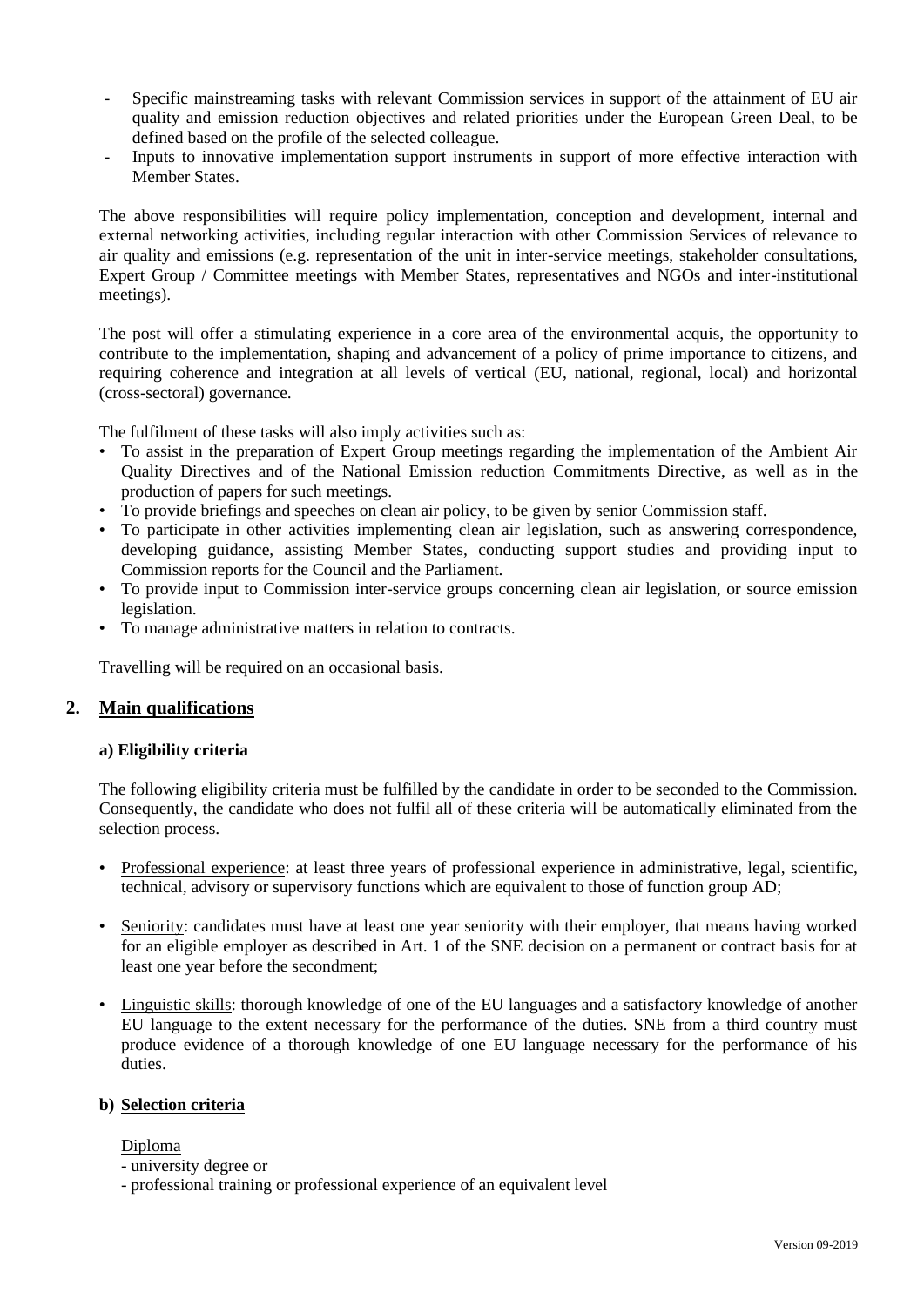in the field(s) : clean air policy, air pollutant emissions, air quality management and monitoring. Broader environmental profiles of relevance to the portfolio of the unit will be considered as well.

Scientific or engineering background will be considered a plus, but other profiles may also be acceptable if accompanied by appropriate experience; knowledge of economic and legal aspects of environmental policy is an asset.

#### Professional experience

- Familiarity with existing EU policies in the field of air quality, air pollutant emissions, as well as source emission legislation (e.g. transport emissions, energy efficiency, climate mitigation, agriculture, etc.).
- Experience in a public administration, working in teams and with stakeholders, and the possession of effective negotiating skills (preferably at the European level) are an important advantage.

#### Other skills:

- Excellent analytical, IT and communication skills are a pre-requisite, including the ability to synthesise complex issues, identify practical solutions and to communicate effectively with non-specialists.
- Ability to manage a number of files simultaneously with the capacity to produce high quality output often within short deadlines.
- Team spirit, self-reliance, strong organisational skills are important pre-requisites as the ability to adapt quickly and thrive in a multi-lingual and multicultural environment..

## Language(s) necessary for the performance of duties

A very good oral and written command of English is essential as well as a good knowledge of another official language of the European Union. Ability in other languages would be an asset.

### **3. Submission of applications and selection procedure**

Candidates should send their application according to the **Europass CV format**  [\(http://europass.cedefop.europa.eu/en/documents/curriculum-vitae\)](http://europass.cedefop.europa.eu/en/documents/curriculum-vitae) in English, French or German **only to the Permanent Representation / Diplomatic Mission to the EU of their country**, which will forward it to the competent services of the Commission within the deadline fixed by the latter. The CV must mention the date of birth and the nationality of the candidate. **Not respecting this procedure or deadlines will automatically invalidate the application.**

Candidates are asked not to add any other documents (such as copy of passport, copy of degrees or certificate of professional experience, etc.). If necessary, these will be requested at a later stage. Candidates will be informed of the follow-up of their application by the unit concerned.

### **4. Conditions of the secondment**

The secondment will be governed by the **Commission Decision C(2008)6866 of 12/11/2008** laying down rules on the secondment to the Commission of national experts and national experts in professional training (SNE Decision).

The SNE will remain employed and remunerated by his/her employer during the secondment. He/she will equally remain covered by the national social security system.

Unless for cost-free SNE, allowances may be granted by the Commission to SNE fulfilling the conditions provided for in Art. 17 of the SNE decision.

During the secondment, SNE are subject to confidentiality, loyalty and absence of conflict of interest obligations, as provided for in Art. 6 and 7 of the SNE Decision.

If any document is inexact, incomplete or missing, the application may be cancelled.